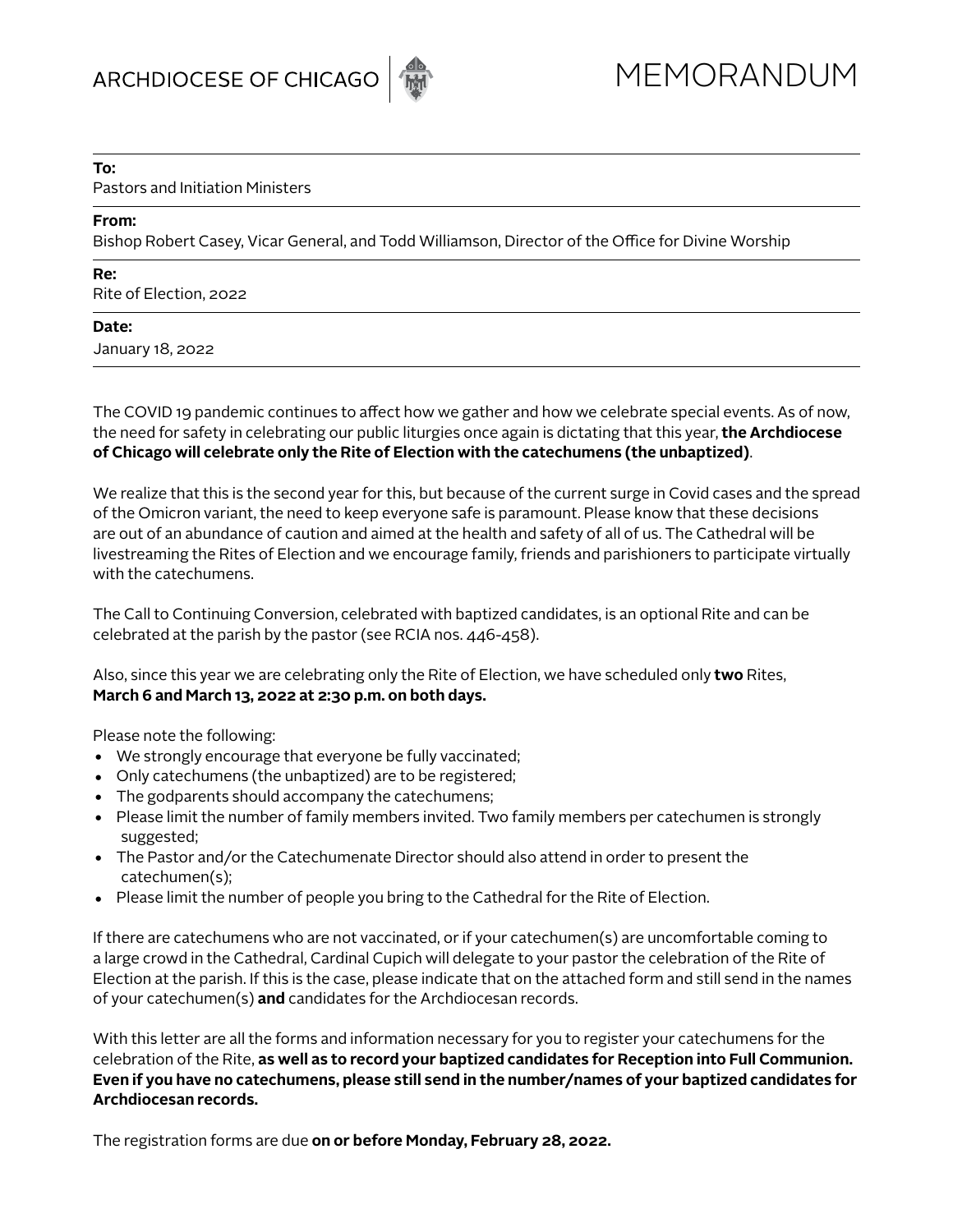# 2022 RITE OF ELECTION

There are **two** scheduled celebrations of the Rite of Election at **Holy Name Cathedral**  (North State Street at Superior Street, Chicago) in 2022:

- **• Sunday, March 6, 2022 at 2:30 p.m.**
- **• Sunday, March 13, 2022 at 2:30 p.m.**

The liturgies planned for Holy Name Cathedral are the Rite of Election of Catechumens (the unbaptized) only. **Registration is due on or before Monday, February 28, 2021. Registration materials are enclosed.**

In the **Rite of Election,** catechumens (i.e., those who are not baptized) are formally called or chosen for the sacraments of Baptism, Confirmation and Eucharist. This calling or election is founded on the election by God, in whose name the Church acts (RCIA #119).

Parish ministers have the responsibility of making sure that those who are presented for the Rite of Election are sufficiently prepared. The catechumens are expected to have undergone a conversion in mind and heart and to have a sufficient acquaintance with Christian teaching, as well as a spirit of faith and charity (RCIA #120). Those involved in their preparation testify to their worthiness to receive the sacraments of initiation at this year's Easter Vigil.

In the **Call to Continuing Conversion,** the Church welcomes those who are already baptized and are preparing to complete their initiation **through both Confirmation and Eucharist** and are preparing to be received into the full communion of the Catholic Church. The Church acknowledges their desire to be one with the Church in faith, prayer and service. Respecting the integrity of their baptism, the Church charges these candidates to use the Lenten season as a time to hear again the call to conversion and to be faithful to their baptismal vows. **The Call to Continuing Conversion is an optional rite which, if celebrated, is to be done at the parish this year.**

# **Godparents**

Godparents are invited to join the catechumens for the celebrations held at the Cathedral.

### **Children**

Children of catechumens, who are of catechetical age and are themselves catechumens, may accompany their parents to the Cathedral celebration. However, because the rites at the Cathedral are the adult rites, children who are catechumens but whose parents are not should not attend. Instead they should celebrate a Rite of Election specifically adapted for children, which can be celebrated at the parish (RCIA  $# 277 - 290$ ).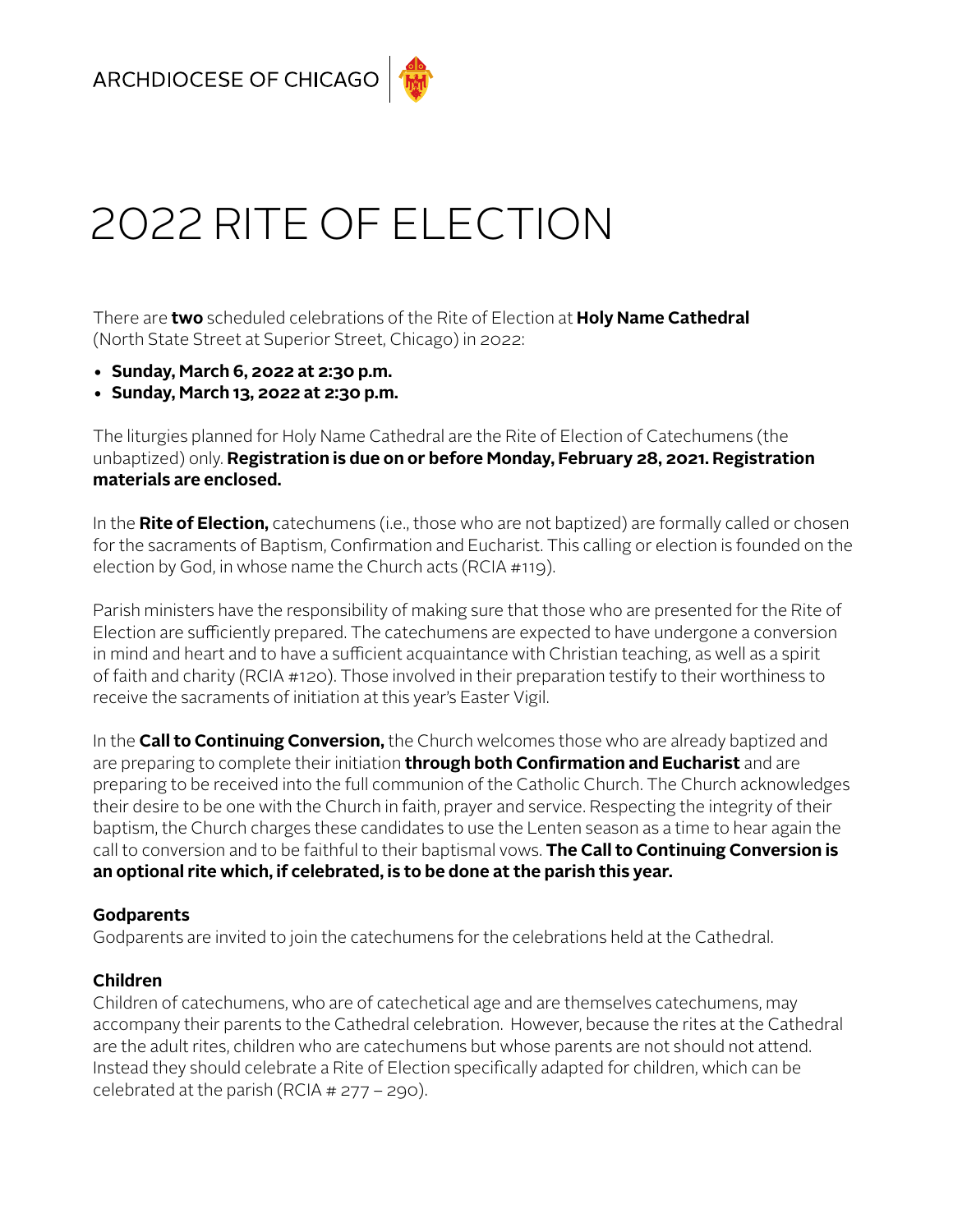# **Rite of Sending Catechumens for Election by the Bishop**

Although the Rite of Election takes place at Holy Name Cathedral with the Bishop presiding, an individual parish may wish to celebrate the sending of catechumens to the Archdiocesan celebration by using the **Rite of Sending Catechumens for Election by the Bishop** (see RCIA #106-117). This optional rite offers the parish community the opportunity to express its approval of catechumens and send them forth to the celebration at the Cathedral assured of the parish's care and support.

# **Book of the Elect**

All parishes are expected to bring their own Book of the Elect with them to the Cathedral. **Note:** It is most appropriate that **only the Catechumens sign the Book of the Elect.** Candidates, by virtue of their Christian Baptism, already have their names "inscribed in the Book of Life," and are not considered as "Elect." Catechumens should sign this book at the parish's Rite of Sending Catechumens for Election by the Bishop. The Book of the Elect is then brought to the Archdiocesan celebration at the Cathedral.

After the names are read at the Cathedral the book will receive a special seal and then be returned immediately to the parish minister. It is expected that the same book will be used year after year.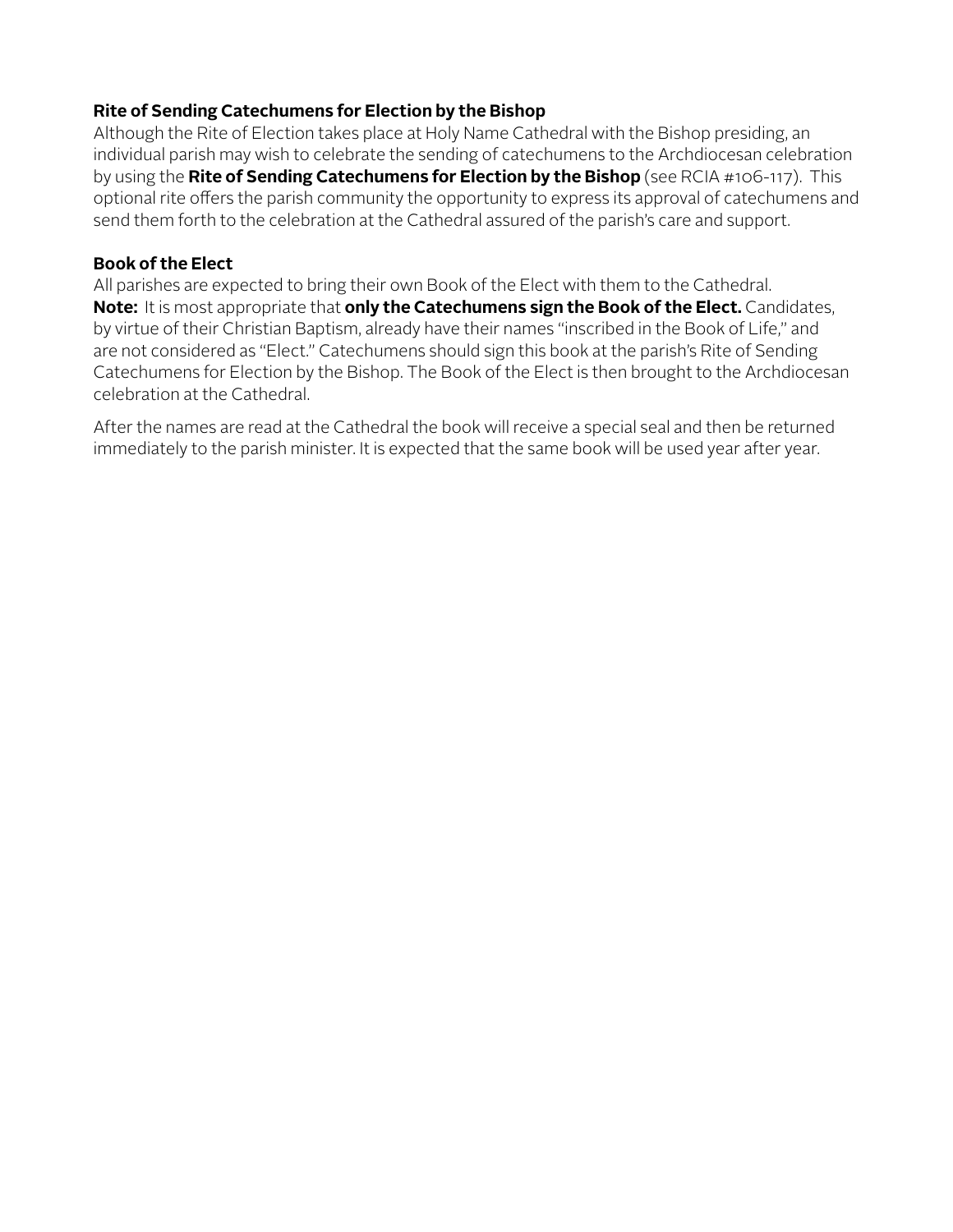# **INSTRUCTIONS FOR REGISTRATION**

- 1. Complete and return the enclosed forms on or before Monday, February 28. On the forms, you will indicate your preference for service date and time. **Your choice will be confirmed on a first come, first served basis.** We regret that we will not be able to offer everyone their first choice. **Confirmation will be made by email.**
- 2. Once completed, please email the forms to **[Riteofelection@archchicago.org](mailto:Riteofelection%40archchicago.org?subject=)**.

# **PLEASE DO NOT MAKE YOUR FINAL PLANS UNTIL YOU RECEIVE CONFIRMATION OF YOUR DATE AND TIME.**

# **SEATING WILL BE ASSIGNED BASED ON THE DATE YOUR FORM IS RECEIVED AT THE OFFICE FOR DIVINE WORSHIP.**

- 3. If your parish is part of a combined catechumenate (two or more parishes working together), indicate this in the box on the registration form.
- 4. Note that the Cathedral has a 12:30 p.m. Mass on Sunday, so there may be some traffic congestion for those who arrive early.
- 5. Please plan on being at the Cathedral at least 25 minutes prior to your service so that you can check in and get your seat assignments.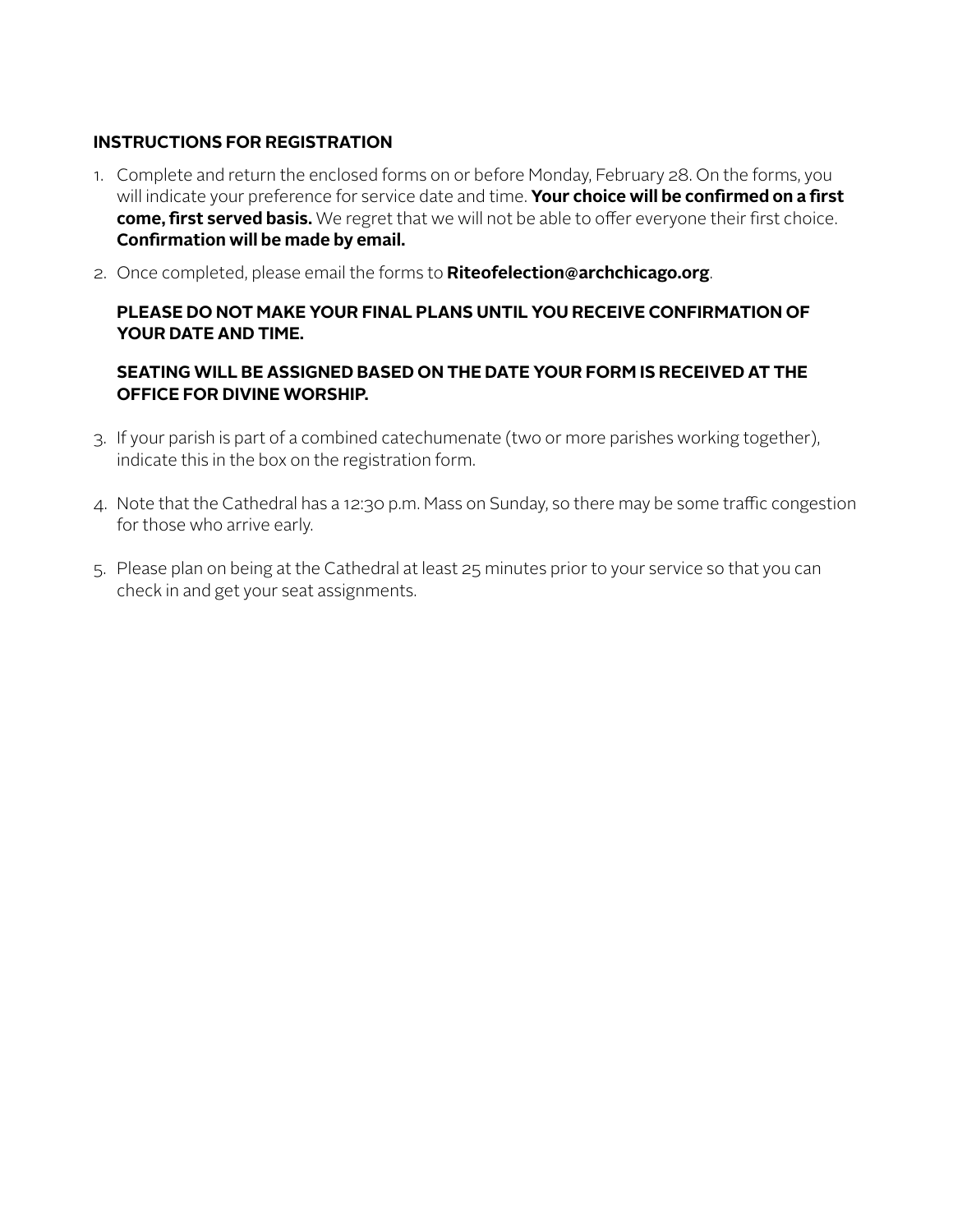

# **Registration for the Rite of Election 2022**

# **Holy Name Cathedral**

| Parish:                                       | Pastor:    |               |  |  |
|-----------------------------------------------|------------|---------------|--|--|
| Address:                                      |            |               |  |  |
| City:                                         | ZIP:       | Parish Phone: |  |  |
| Catechumenate Director/Parish Contact Person: |            |               |  |  |
| Phone (day):                                  | (evening): |               |  |  |
| Email Address:                                |            |               |  |  |

Services are assigned on a first come, first served basis.

We would like to attend the Cathedral celebration on:

Sunday, March 6, 2022 at 2:30 p.m.

**Bishop Robert Casey**

Sunday, March 13, 2022 at 2:30 p.m. **Cardinal Blase Cupich**

**Total Number Attending:**

Includes catechumens, godparents, pastor and Catechumenate Director

I request the Cardinal give delegation for the Rite of Election to be celebrated at our parish. (Please list the names of Catechumens and Candidates on the next pages.)

| <b>Parishes Participating in a Combined</b> |  |
|---------------------------------------------|--|
| Catechumenate:                              |  |

 $\Box$  Check here if these parishes will be attending together.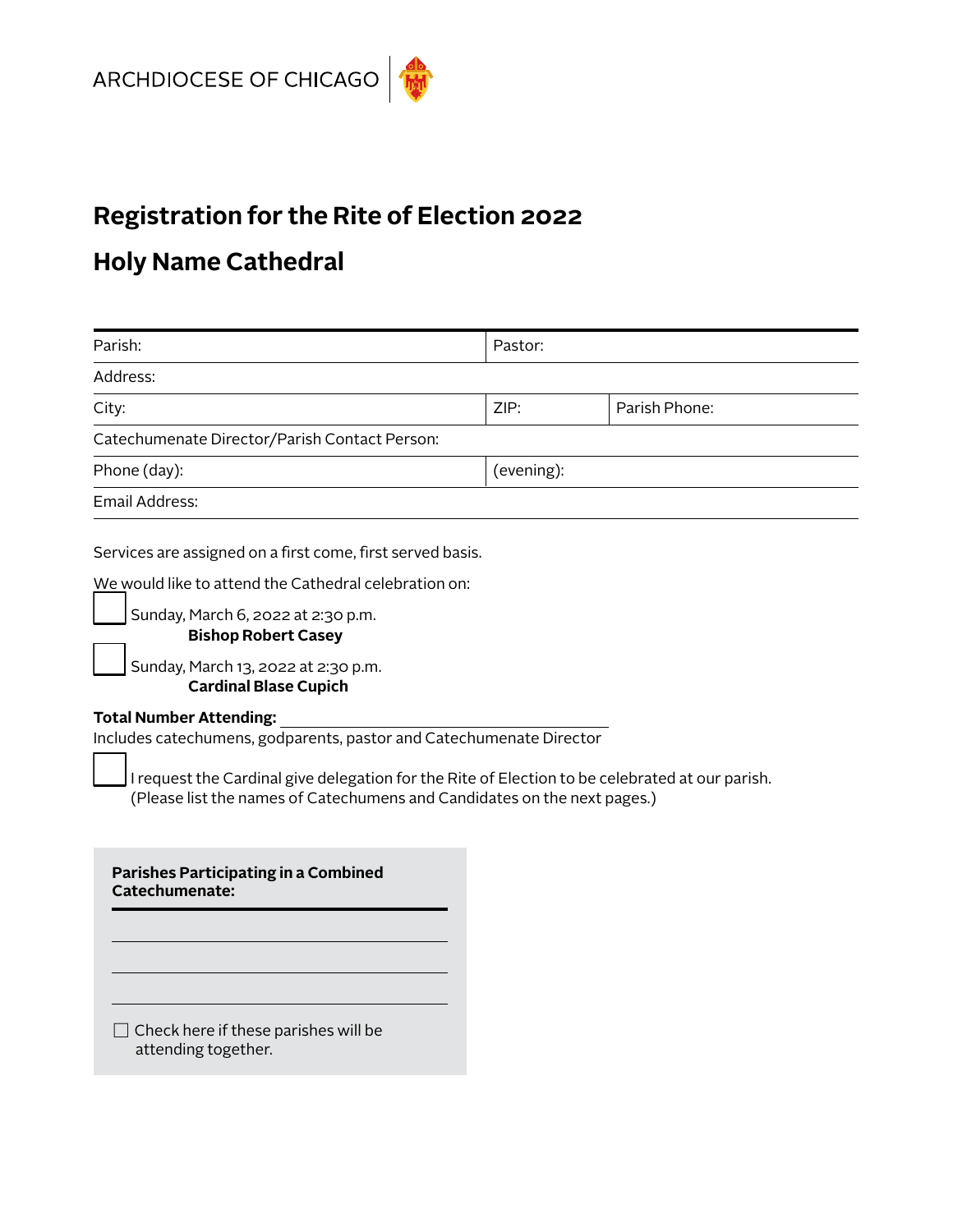# **Rite of Election and the Call to Continuing Conversion 2022**

Complete and email this form with your registration form to the **Office for Divine Worship** as soon as possible. All forms must be received by **Monday, February 28, 2022**.

### **Type or print clearly the first and last name for each individual.**

#### **CATECHUMENS**

(those who are **not baptized** and who will be fully initiated at the Easter Vigil)

| Name:                     | Name: |
|---------------------------|-------|
| Name:                     | Name: |
| Name:                     | Name: |
| Name:                     | Name: |
| Name:                     | Name: |
| Name:                     | Name: |
| Name:                     | Name: |
| Name:                     | Name: |
| Name:                     | Name: |
| <b>Total Catechumens:</b> |       |

### **CANDIDATES FOR RECEPTION INTO FULL COMMUNION**

(baptized non-Catholic)

| Name:                    | Name: |
|--------------------------|-------|
| Name:                    | Name: |
| Name:                    | Name: |
| Name:                    | Name: |
| Name:                    | Name: |
| Name:                    | Name: |
| Name:                    | Name: |
| Name:                    | Name: |
| Name:                    | Name: |
| <b>Total Candidates:</b> |       |

Duplicate this form as necessary.

**OVER PLEASE**